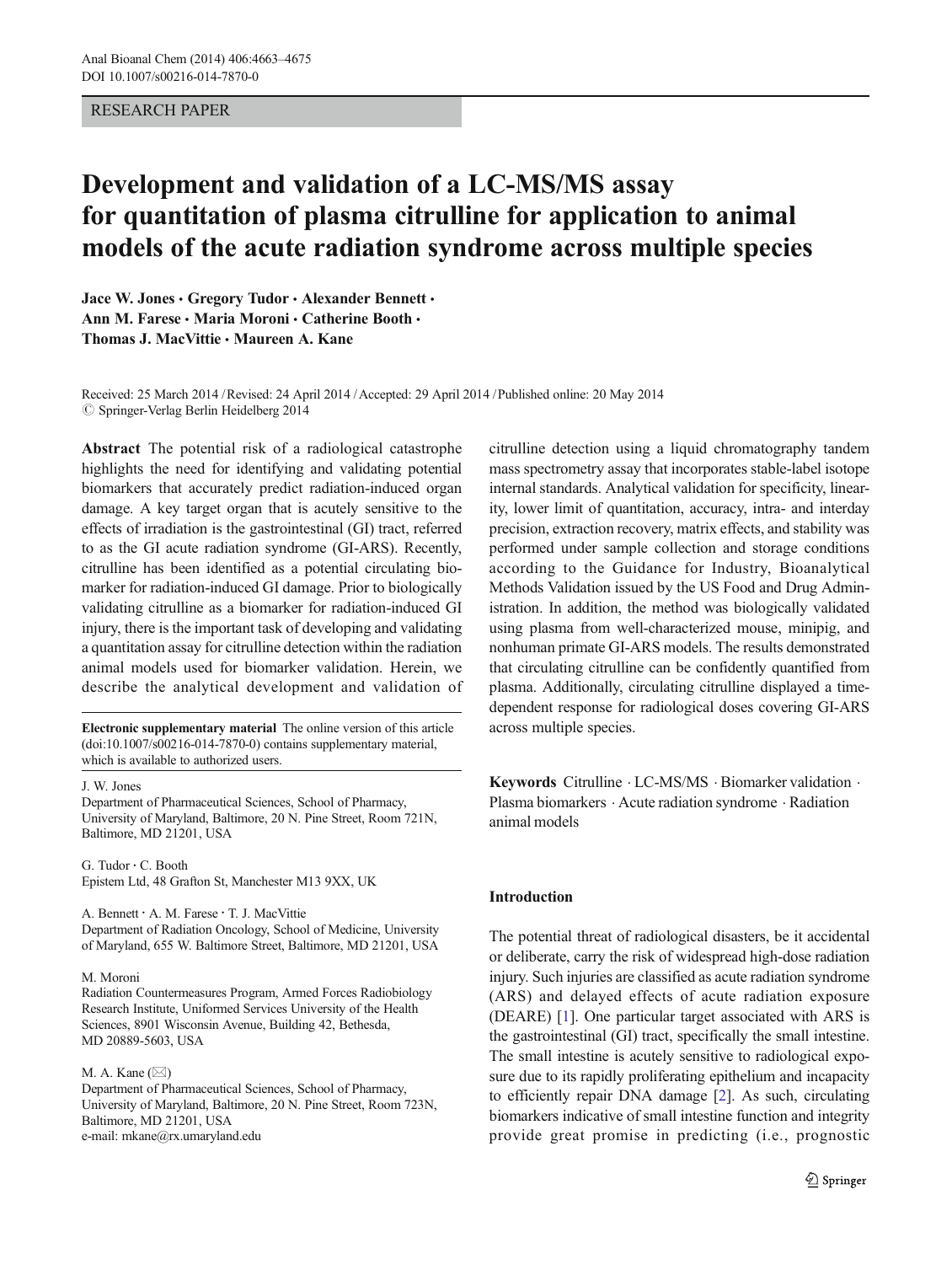biomarkers) and identifying (i.e., diagnostic biomarkers) radiation injury associated with the acute GI-ARS.

Changes in circulating citrulline levels have been suggested to predict small intestine tissue damage. Reduced citrulline has been shown to reflect small intestinal damage following chemotherapy [[3](#page-11-0)] and radiotherapy [\[4\]](#page-11-0) of the small bowel. In addition, citrulline has been associated with diagnostic monitoring following small bowel transplantation [[5\]](#page-11-0), enterocyte mass assessment in villous atrophy disease [[6](#page-11-0)], Crohn's disease [\[3](#page-11-0)], enterocyte functional mass in HIV patients [[7\]](#page-11-0), and gut permeability following ethanol exposure [\[8](#page-11-0)].

Citrulline, a non-DNA encoded amino acid, is found as a circulating metabolite in blood plasma and other physiological fluids including urine, cerebrospinal fluid, amniotic fluid, and sweat [\[9](#page-11-0)]. Citrulline metabolism is linked to three important metabolic pathways: transformation of ammonia to urea in the liver, synthesis of arginine from glutamine in the GI tract and kidneys, and nitric oxide synthesis [\[9](#page-11-0)]. The biosynthesis of citrulline originates almost exclusively in small intestine enterocytes [[10](#page-11-0)]. It is this process where citrulline is predominately formed in the small bowel enterocytes that tethers circulating citrulline to small intestine function.

The analysis of citrulline and amino acids in general has been accomplished by a variety of analytical techniques [\[11](#page-11-0)–[16](#page-11-0)]. Of note, the use of liquid chromatography tandem mass spectrometry (LC-MS/MS) for amino acid quantitation is an efficient, reliable, and robust method owning to its selectivity and sensitivity [\[17](#page-11-0)–[21](#page-11-0)]. Recently, several reports have demonstrated the effectiveness of citrulline quantitation from blood plasma using a LC-MS/MS platform [[22](#page-11-0)–[28](#page-11-0)]. These methods take advantage of the use of hydrophilic interaction liquid chromatography (HILIC) coupled to tandem mass spectrometry detection via selected reaction monitoring (SRM). HILIC column chemistry provides normal phase separating effectiveness for polar compounds (e.g., amino acids) while combining the use of high organic solvents in the mobile phase for enhancing ionization and desolvation of analytes [\[19](#page-11-0), [29\]](#page-12-0). The net effect is traditional derivatization steps or ion-pairing type separations used for amino acid separation are not necessary. Thus, amino acids, in particular citrulline, quantitation can be achieved with high selectivity and sensitivity using the combined effort of HILIC separation and SRM detection.

We report the method development and validation for quantitation of citrulline from blood plasma from welldefined animal models of acute radiation effects in the GI-ARS dose range using LC-MS/MS firmly adhering to the Federal Drug Administration (FDA) Guidance for Industry, Bioanalytical Methods Validation [[30\]](#page-12-0). Development and validation of this method, especially with the use of wellcharacterized animal models, is immensely important for determining the potential use of citrulline as a biomarker for GI-

ARS. Because the conduct of human radiation experiments is unethical, the use of the nonhuman animal models is the only accepted pipeline for development and eventual FDA approval of medical countermeasures (MCMs) to treat high-dose irradiation injuries. A vital aspect of developing drug development tools, such as MCMs, is the identification and validation of biomarkers that can be used as quantitative measures for MCM efficacy. Therefore, it is essential to establish a validated analytical method for determination of citrulline from blood plasma using the same radiation animal models that are used for the drug development tools. Particular attention was devoted towards determining the most selective and sensitive SRM transitions in addition to determining the most appropriate quantitation method within the context of using blood plasma from radiation animal models. To date, systematic evaluation of multiple citrulline SRM transitions including the three most abundant  $m/z$  transitions  $(m/z \ 176 \rightarrow 159)$ ,  $176 \rightarrow 113$ , and  $176 \rightarrow 70$ ) found in literature has not been reported. In addition, the choice of citrulline quantitation using neat standards, background subtraction, or the surrogate analyte approach has not been documented for citrulline quantitation from blood plasma on a tandem quadrupole mass spectrometer. Herein, we detail the choice for selecting the most appropriate SRM transition and quantitation method for plasma citrulline measurements from radiation animal models. Following analytical validation, this assay was successfully applied to the analysis of plasma from mouse, minipig, and nonhuman primate (NHP) models that were exposed to radiological doses covering the acute GI-ARS.

## Experimental

Chemicals and reagents L-citrulline (Cit) and L-arginine (Arg) were purchased from Sigma Aldrich (St. Louis, MO). 4,4,5,5-d<sub>4</sub>-L-citrulline (d<sub>4</sub>-Cit),  $5^{-13}$ c-4,4,5,5-d<sub>4</sub>-L-citrulline  $($ <sup>13</sup>c-d<sub>4</sub>-Cit), and <sup>13</sup>c-L-citruline (<sup>13</sup>c-Cit) were purchased from Cambridge Isotope Laboratories (Tewksbury, MA). The stable-label isotope standards were certified by Cambridge Isotope Laboratories at 95  $\%$  for d<sub>4</sub>-Cit, 99 and 95  $\%$  for <sup>13</sup>c-d<sub>4</sub>-Cit, and 99 % for <sup>13</sup>c-Cit. The stable-label isotope standards were used as received.  $d_4$ -Cit was used as the internal standard for the stable-label isotope methods.  ${}^{13}$ c-Cit was used for the analyte surrogate and  $^{13}$ c-d<sub>4</sub>-Cit as the internal standard for the quantitation method via the analyte surrogate approach method. Optima LC-MS grade water  $(H<sub>2</sub>O)$ , acetonitrile (ACN), ammonium formate, and formic acid (FA) were purchased from Fisher Scientific (Pittsburg, PA). All chemicals and reagents were used without further purification.

Plasma samples Donated human plasma samples were obtained from the University of Maryland, Medical Center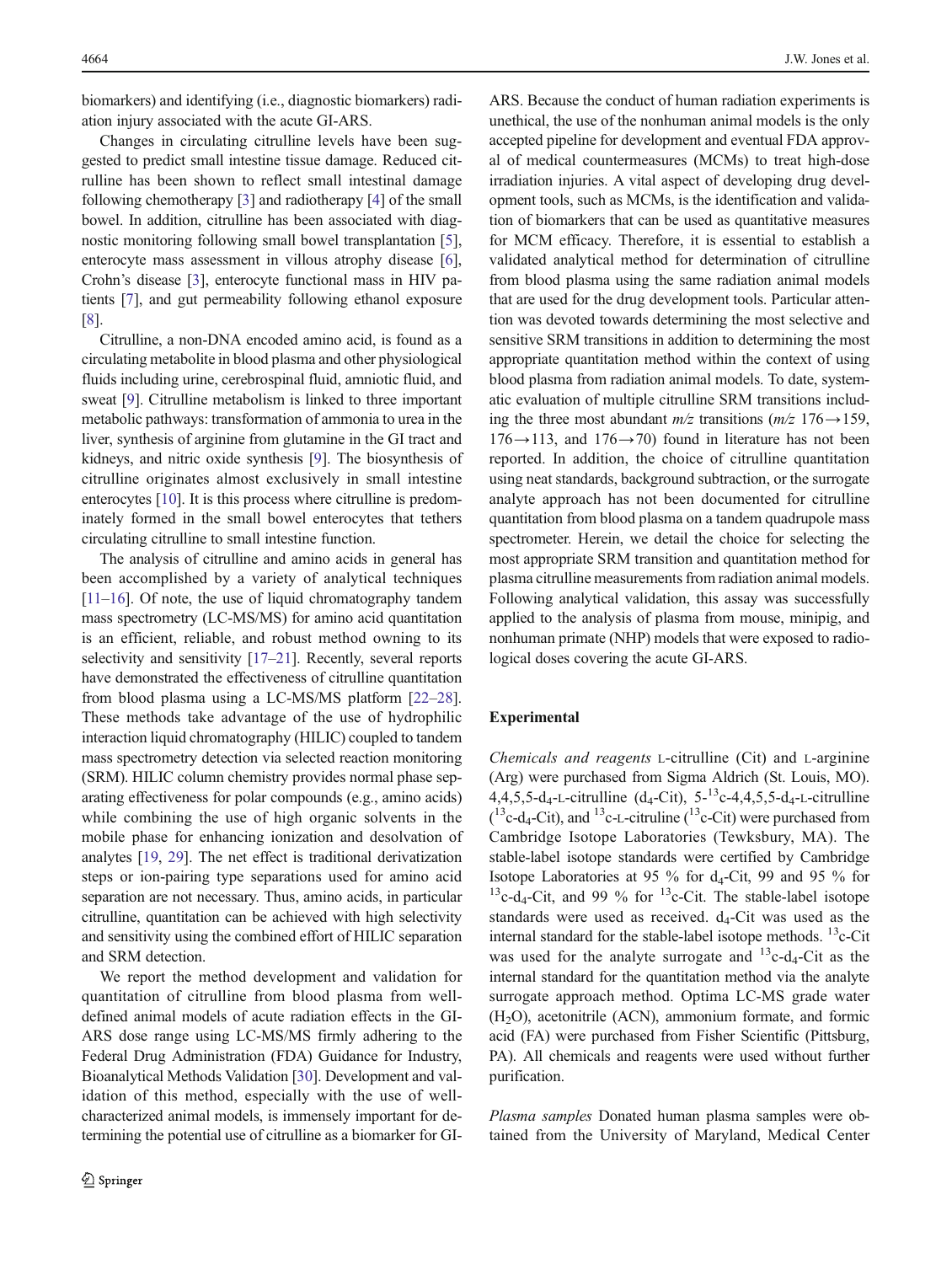Blood Bank (Baltimore, MD). Mouse plasma samples were obtained from Epistem Laboratories Ltd (Manchester, UK). NHP plasma samples were provided by the laboratory of Dr. Thomas J. Macvittie, University of Maryland, School of Medicine, Department of Radiation Oncology (Baltimore, MD). Minipig plasma samples were obtained from the laboratory of Dr. Maria Moroni, Armed Forces Radiobiology Research Institute (Bethesda, MD). Descriptions of the animal models including radiation exposure and dosimetry, medical management (supportive care and health status monitoring), and generation of plasma have been previously described [\[31](#page-12-0)–[33\]](#page-12-0).

Calibration standards For the stable-label isotope method, stock solutions of Arg, Cit, and  $d_4$ -Cit were prepared in  $H_2O/ACN$  (1:1,  $v/v$ ) with 0.1 % FA. Calibration standards ranging from 0.1 to 200  $\mu$ M of Cit with spiked amounts of 10 μM d<sub>4</sub>-Cit (internal standard) and 200 μM of Arg were prepared in neat solution (H<sub>2</sub>O:ACN (1:1,  $v/v$ ) with 0.1 % FA). Human, mouse, and NHP plasma samples were spiked with Cit at concentrations ranging from 1.0 to 200  $\mu$ M and d<sub>4</sub>-Cit at 10 μM. Quality control samples at three concentration levels (5, 50, and 100 μM) were also prepared for neat standards and plasma samples. For the analyte surrogate method, stock solutions of Arg,  $^{13}$ c-Cit, and  $^{13}$ c-d<sub>4</sub>-Cit were prepared in H<sub>2</sub>O/ACN (1:1,  $v/v$ ) with 0.1 % FA. Calibration standards ranging from 0.1 to 200  $\mu$ M of <sup>13</sup>c-Cit with spiked amounts of 10 μM  $^{13}$ c-d<sub>4</sub>-Cit (internal standard) and 200 μM of Arg were prepared in neat solution  $(H_2O/ACN (1:1, v/v))$ with 0.1 % FA). Human, mouse, and NHP plasma samples were spiked with  $^{13}$ c-Cit at concentrations ranging from 1.0 to 200 μM and  $d_4$ -Cit at 10 μM. Quality control samples at three concentration levels (5, 50, and 100 μM) were also prepared for neat standards and plasma samples.

Sample preparation Plasma samples were prepared as follows. 50 μL of plasma was combined with 10 μM of  $d_4$ -Cit (or  $^{13}$ c-d<sub>4</sub>-Cit) and 500  $\mu$ L of ACN for protein precipitation. The mixture was thoroughly mixed for 30 s followed by centrifugation at 12,000 rpm for 10 min; 500 μL of supernatant was transferred and dried under a steady stream of nitrogen. Next, the sample was resuspended in  $H_2O/ACN(1:1, v/v)$ with 0.1 % FA and ready for analysis.

Liquid chromatography tandem mass spectrometry conditions LC-MS/MS analysis was performed on a TSQ Quantum Ultra Triple Stage Quadrupole Mass Spectrometer coupled to an Ultimate 3000 RS Liquid Chromatogram system (Thermo Scientific, San Jose, CA). The LC separation was performed on a Kinetex HILIC 100A column  $(4.6 \times 100$  mm, 2.6  $\mu$ m) (Phenomenex, Torrance, CA) operated at 30 °C. Solvent A and B consisted of 10 mM ammonium formate with 0.1 % FA in water and ACN with 0.1 % FA, respectively. The gradient program was 0.0–0.5 min, 70 % B; 0.5–1.0 min, gradient to 10 % B; 1.0– 3.5 min, 10 % B; 3.5–4.0 min, gradient to 70 % B; and  $4.0-6.0$  min,  $70\%$  B. The flow rate was to 0.6 mL/min during all separation steps and injection volume was 10 μL.

Detection was performed in the positive-ion mode and the electrospray ionization (ESI) source parameters were as follows: spray voltage, 3,000; capillary temperature, 325; sheath gas pressure, 60; ion sweep gas pressure, 0.2; capillary offset, 10; and tube lens offset, 50–75. Data collection and analysis was performed by Xcalibur V 2.1 (Thermo Scientific, San Jose, CA) and Prism 6 (Graph Pad, La Jolla, CA).

Method validation The method was validated for specificity, linearity, lower limit of quantitation (LLOQ), accuracy, intraand interday precision, extraction recovery, matrix effects, and stability under sample collection and storage according to the Guidance for Industry, Bioanalytical Methods Validation issued by the Food and Drug Administration (FDA) [\[30](#page-12-0)].

Statistics Statistical analyses were performed using GraphPad Prism 6.0 software (GraphPad Software Inc., La Jolla, USA).

### Results

Mass spectrometry detection The mass spectrometry parameters for detection and quantitation for Cit from plasma are listed in Table [1](#page-3-0) and representative mass spectra are shown in Fig. [1.](#page-3-0) The ESI mass spectra of Cit,  $d_4$ -Cit, and Arg displayed abundant protonated ions at  $m/z$  values of 176.1, 180.1, and 175.1, respectively. In addition, abundant ions at  $m/z$  values 159.1 and 163.1 were present corresponding to the neutral loss of ammonia (NH<sub>3</sub>) from the protonated precursor ions at  $m/z$ 176.1 (Cit) and  $m/z$  180.1 (d<sub>4</sub>-Cit). These abundant neutral loss precursor ions highlight the ease at which the amino functional group dissociates from the intact Cit and  $d_4$ -Cit gas-phase ions. Ionization conditions including spray voltage, capillary temperature, and tube lens offset were optimized to maximize the signal intensity of the SRM transitions of choice. A consequence of this approach yielded a full scan mass spectrum (Fig. [1a\)](#page-3-0) where abundant neutral loss product ions ( $[M-NH_3+H]^+$ ) were present. Ideal ionization conditions result in little to no fragmentation of the precursor ion and therefore we proceeded to optimize the ionization conditions to minimize precursor ion fragmentation. Efforts to reduce the formation of the  $[M-NH<sub>3</sub>+H]<sup>+</sup>$  product ion corresponded to reduced signal intensity on the SRM transitions (data not shown). Ultimately, we justified our ionization conditions based on total ion intensity of the SRM transitions and not on the precursor to product ion intensity ratios from the full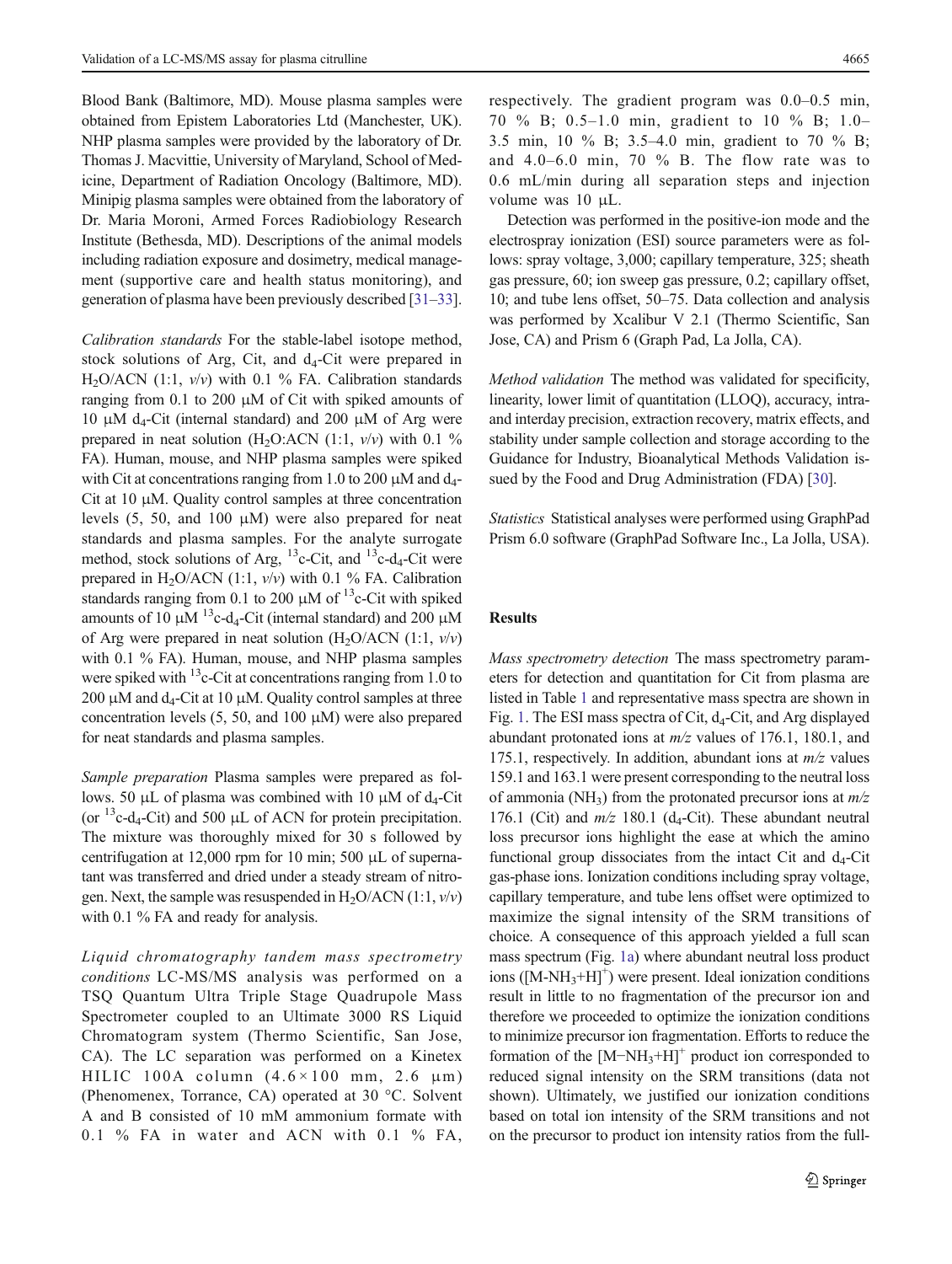<span id="page-3-0"></span>Table 1 Mass spectrometry parameters for detection and quantitation for Cit,  $d_4$ -Cit, and Arg from plasma samples

| Analyte         | <b>SRM</b><br>transition<br>(m/z) | Retention<br>time<br>$(t_r; \text{min})$ | Electrospray<br>voltage $(V)$ | Collisional<br>energy $(V)$ | Tube lens<br>offset(V) | Collisional gas<br>pressure (mTorr) |  |  |
|-----------------|-----------------------------------|------------------------------------------|-------------------------------|-----------------------------|------------------------|-------------------------------------|--|--|
| Cit             | $176.1 \rightarrow 70.1$          | 3.12                                     | 3,000                         | 23                          | 75                     | 1.3                                 |  |  |
|                 | $176.1 \rightarrow 159.1$         | 3.12                                     | 3,000                         | 5                           | 50                     | 1.3                                 |  |  |
| $d_4$ -Cit (IS) | $180.1 \rightarrow 74.1$          | 3.12                                     | 3,000                         | 23                          | 75                     | 1.3                                 |  |  |
| Arg             | $175.1 \rightarrow 70.1$          | 3.30                                     | 3,000                         | 23                          | 75                     | 1.3                                 |  |  |

d4-Cit was used as the stable-label isotope internal standard (IS)





Fig. 1 Mass spectrum and tandem mass spectra of Cit,  $d_4$ -Cit, and Arg. (a) Mass spectrum of Cit, d<sub>4</sub>-Cit, and Arg. The precursor ions at  $m/z$ values 175.1, 176.1, and 180.1 were identified as protonated Arg, Cit, and d4-Cit, respectively. Sodium adducts were also present for these analytes. In addition to the protonated ions for Cit and  $d_4$ -Cit, there were also abundant ions,  $m/z$  159.1 and  $m/z$  163.1, corresponding to the neutral loss of ammonia (NH3) from these protonated ions, respectively. (b) Tandem mass spectrum of Cit. (c) Tandem mass spectrum of  $d_4$ -Cit. (d) Tandem mass spectrum of Arg. Tandem mass spectra were recorded using relative

high-collision energy resulting in the most abundant product ion being the protonated pyrroline,  $m/z$  70.1 for Cit and Arg and  $m/z$  74.1 for  $d_4$ -Cit. Conversely, when relative low collision energy was employed the most abundant product ion observed was the neutral loss  $NH_3$ ,  $m/z$  159.1 for Cit,  $m/z$  158.1 for Arg, and  $m/z$  163.1 for  $d_4$ -Cit (data not shown). Molecular formulas for product ions were based on literature [[34](#page-12-0), [35\]](#page-12-0) and represent the most likely structure assignment from gas-phase fragmentation of the protonated amino acids

 $m/z$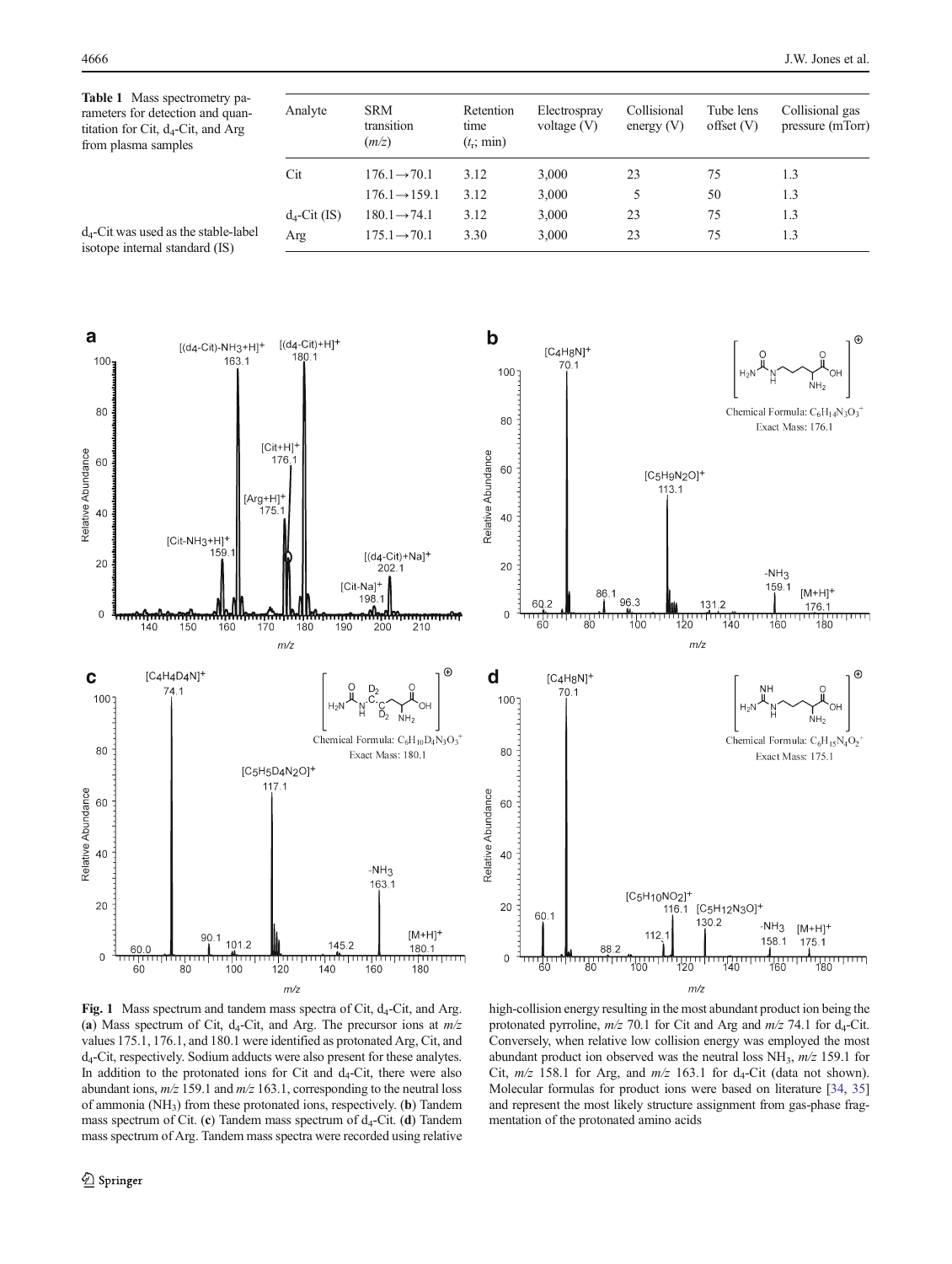scan mass spectrum. This decision was further justified based on consistent measurement of Cit from blood plasma that resulted in acceptable and consistent limits of detection and quantitation across our radiation animal models (vide infra).

The three most abundant product ions resulting from the gas-phase dissociation of the Cit precursor ion  $(m/z 176.1)$ were  $m/z$  values of 70.1 (high collision energy; Fig. [1b\)](#page-3-0), 113.1 (high collision energy; Fig. [1b](#page-3-0)) and 159.1 (low collision energy, data not shown). Previous reports for Cit detection and quantitation have utilized SRM transitions of  $m/z$  176.1  $\rightarrow$ 70.1,  $176.1 \rightarrow 113.1$ ,  $176.1 \rightarrow 159.1$  [[22](#page-11-0)–[28](#page-11-0)]. Of note, Demacker et al. used the transition  $m/z$  176.1  $\rightarrow$  70.1 for quantitation and the transition  $176.1 \rightarrow 113.1$  for qualification and Brown et al. used both transitions  $(176.1 \rightarrow 70.1$  and  $176.1 \rightarrow 113.1$ ) for quantitation. The use of multiple  $m/z$  transitions greatly increases the selectivity of the detection assay and is highly preferable for assays involving low molecular weight analytes particularly for those analytes that have common structural features [[32](#page-12-0), [33\]](#page-12-0). We evaluated the use of three single  $m/z$  transitions ((1) 176.1→70.1, (2) 176.1→113.1, and (3)  $176.1 \rightarrow 159.1$ ) and the use of two simultaneous transitions from the combination of the three single transitions  $((4)$  176.1→70.1 and 176.1→113.1, (5. 176.1→70.1 and  $176.1 \rightarrow 159.1$ , and (6)  $176.1 \rightarrow 113.1$  and  $176.1 \rightarrow 159.1$ ). The use of two simultaneous  $m/z$  transitions for Cit detection and quantitation involves detection of Cit only if both  $m/z$ transitions are met. This detection scheme is different than the use of the one transition for qualification and one transition for quantitation. The use of two simultaneous transitions increases the selectivity of the detection scheme by increasing the threshold for analyte detection (i.e., requirement of two  $m/z$  transitions to be satisfied as opposed to one  $m/z$  transition). As described below for Cit detection and quantitation, the increased selectivity of two simultaneous transitions also corresponded to increased sensitivity. Linear regression calibration curves were determined for the six  $m/z$  transitions (see Electronic supplementary material Fig. S1). The slope of the linear regression line directly corresponded to the sensitivity of the curve. The linear regression line was calculated by plotting the area ratio of Cit to  $d_4$ -Cit versus the concentration. A steeper slope corresponded to a greater ratio of Cit to  $d_4$ -Cit per designated concentration value. The  $d_4$ -Cit concentration was kept constant so the only variable was the calculated Cit area per  $m/z$  transition. A comparison of the slopes for the six  $m/z$  transitions demonstrated the transition pair of  $m/z$  $176.1 \rightarrow 70.1$  and  $176.1 \rightarrow 159.1$  had the steepest slope and therefore had the most sensitivity (Electronic supplementary material Table S1). Of major note, sensitivity was not the only consideration for choosing a  $m/z$  transition. Equally important was the selection of a  $m/z$  transition that is highly selective to the analyte of interest. As mentioned above, the choice of selecting a labile and common neutral loss  $(NH<sub>3</sub>)$  for a single  $m/z$  transition is not recommended, yet its choice in a

transition pair was justified by the combined selectivity of the transition pair and its sensitivity over the other transitions. The selectivity of the  $m/z$  transition pair  $176.1 \rightarrow 70.1$  and  $176.1 \rightarrow 159.1$  was demonstrated across the radiation animal models as detailed below. SRM transitions for  $d_4$ -Cit and Arg were as follows:  $m/z$  180.1→74.1 and  $m/z$  175.1→70.1, which were consistent with literature [\[22,](#page-11-0) [23,](#page-11-0) [27,](#page-11-0) [28\]](#page-11-0).

Chromatographic separation Cit,  $d_4$ -Cit and Arg were separated from other matrix components using a core-shell unbonded silica HILIC column. HILIC columns are advantageous for separating polar molecules such as amino acids. Core-shell particle stationary phases have increased chromatographic efficiency owing to their reduced diffusion path length. This particular column chemistry has been demonstrated in literature to provide good chromatographic separation for detection of Cit from plasma [\[22](#page-11-0), [23,](#page-11-0) [25,](#page-11-0) [27\]](#page-11-0). The elution was performed by using a gradient of aqueous buffer (10 mM of ammonium formate with 0.1 % FA) in ACN (0.1 % FA). The total chromatographic run time was  $6.0$  min. Cit and  $d_{4}$ -Cit coeluted at a retention time of 3.12 min and Arg eluted at a retention time of 3.30 min (Fig. [2\)](#page-5-0). This provided baseline separation for Cit and Arg.

Arg was included in the assay for detection of Cit for the following several reasons: first, endogenous Arg is present in plasma at high concentrations  $(>100 \mu M)$  [\[13,](#page-11-0) [22](#page-11-0), [23\]](#page-11-0); secondly, Arg had a similar chromatographic retention time to Cit (Cit  $t_r = 3.12$  min; Arg  $t_r = 3.30$  min); and lastly, Arg and Cit's most abundant SRM transition is nearly identical (Cit ( $m/z$  176.1→70.1), Arg ( $m/z$  175.1→ 70.1)). Most importantly, the chromatographic conditions employed here provided baseline separation of Cit and Arg. Baseline separation for Cit and Arg was achieved for all six  $m/z$  transitions evaluated in the previous section (Fig. [2\)](#page-5-0). All Cit  $m/z$  transitions were not completely unique to Cit as evident of the additional chromatographic peak with varying abundance at the Arg retention time of 3.30 minutes. Arg interference was assessed by determining the amount of Arg present for each Cit  $m/z$  transition. This was accomplished by preparing Cit standard curves spiked with  $d_4$ -Cit (internal standard) and Arg at 200 uM for each Cit  $m/z$  transition. Then, the ratio of Cit to Arg was calculated after normalizing to the internal standard  $d_4$ -Cit. The results showed that the most selective  $m/z$ transition in the context of interfering Arg was  $m/z$ 176.1→159.1 (Electronic supplementary material Table S2). Although the  $m/z$  176.1 $\rightarrow$ 159.1 transition was most selective, for the reasons mentioned above, the use of a single  $m/z$  transition using a common, labile neutral loss is widely discouraged. Additionally, selection of a  $m/z$ transition does not only involve consideration of the transition's selectivity. In this case, there was chromatographic baseline resolution between Cit and Arg, and as such,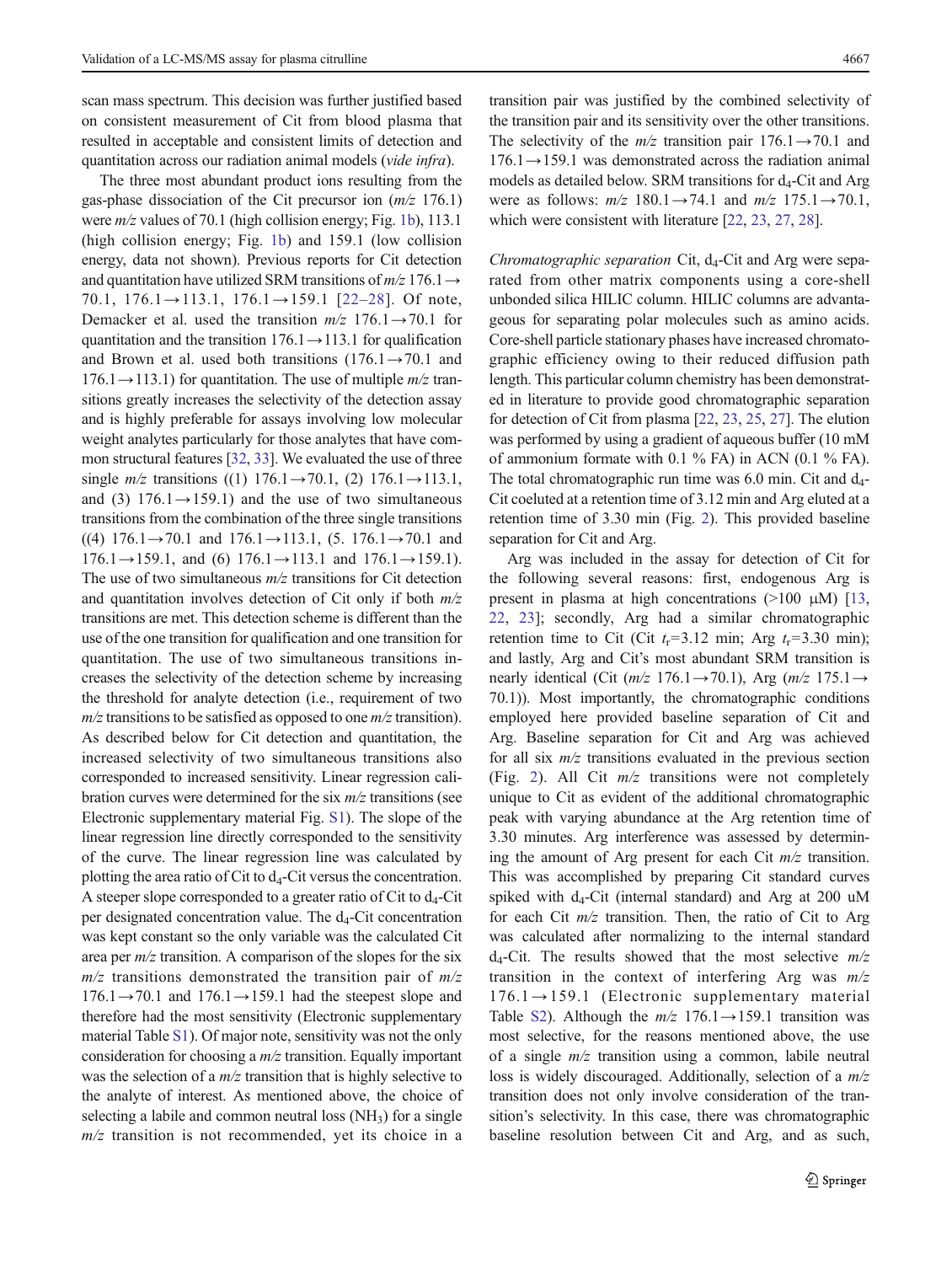<span id="page-5-0"></span>

Fig. 2 Total ion chromatograms (TICs) for Cit (six different  $m/z$  transitions),  $d_4$ -Cit, and Arg from spiked neat standards. (a) Cit SRM chromatogram for transition  $m/z$  176.1→70.1. (b) Cit SRM chromatogram for transition  $m/z$  176.1→113.1. (c) Cit SRM chromatogram for transition  $m/z$  176.1→159.1. (d) Cit SRM chromatogram for transition *pair*  $m/z$  176.1→70.1 and  $m/z$  176.1→113.1. (e) Cit SRM chromatogram for

transition pair  $m/z$  176.1→70.1 and  $m/z$  176.1→159.1. (f) Cit SRM chromatogram for transition pair  $m/z$  176.1→113.1 and  $m/z$  176.1→ 159.1. (g)  $d_4$ -Cit SRM chromatogram for transition  $m/z$  180.1 $\rightarrow$ 74.1. (h) Arg SRM chromatogram for transition  $m/z$  175.1 $\rightarrow$  70.1. Note, quantitation not only involved the peak area associated with the peak at retention time 3.12 and excluded the peak area for peak at retention time 3.30

selectivity was considered important yet it was not the only consideration for selecting the most appropriate  $m/z$ transition. Furthermore, the use of multiple transitions, in our case two, is intrinsically more selective than a single transition especially when considering the possibility of other interferences besides Arg.

Based on balancing both sensitivity and selectivity we determined the most appropriate  $m/z$  transition pair for Cit detection and subsequent quantitation from blood plasma was the *m/z* transition pair of *m/z* 176.1→70.1 and *m/z* 176.1→ 159.1 which was the most sensitive transition pair and the second most selective transition pair in the context of Arg interference (Electronic supplementary material Table S2).

#### Method validation

Specificity Specificity was demonstrated via a unique SRM transition pair for detection and via robust, reproducible chromatographic separation. Cit is an endogenous substance in animal plasma and consequently Cit free plasma is not a readily accessible option. We evaluated Cit specificity in our assay by comparing spiked Cit,  $d_4$ -Cit, and Arg in neat standards; spiked Cit, d<sub>4</sub>-Cit, and Arg in plasma samples; and endogenous Cit and Arg with spiked  $d_4$ -Cit in plasma samples. Plasma from humans, mice, and NHPs were used for specificity evaluation. Figures 2 and [3](#page-6-0) display Cit,  $d_4$ -Cit, and Arg SRM chromatograms for neat standards and endogenous Cit and Arg in NHP plasma samples, respectively. Comparison of SRM chromatograms from neat standards (Fig. 2), spiked plasma (data not shown), and endogenous plasma (Fig. [3\)](#page-6-0) revealed no significant interference from coeluting substances and the retention times for all target analytes were consistent across the three prepared sample preparations. As detailed above, the assay employed herein provided baseline separation between Cit and Arg and no other noteworthy peaks were present for the Cit SRM transitions used for detection. Therefore, it was demonstrated that our present LC-MS/MS assay was suitable for detection of Cit from plasma.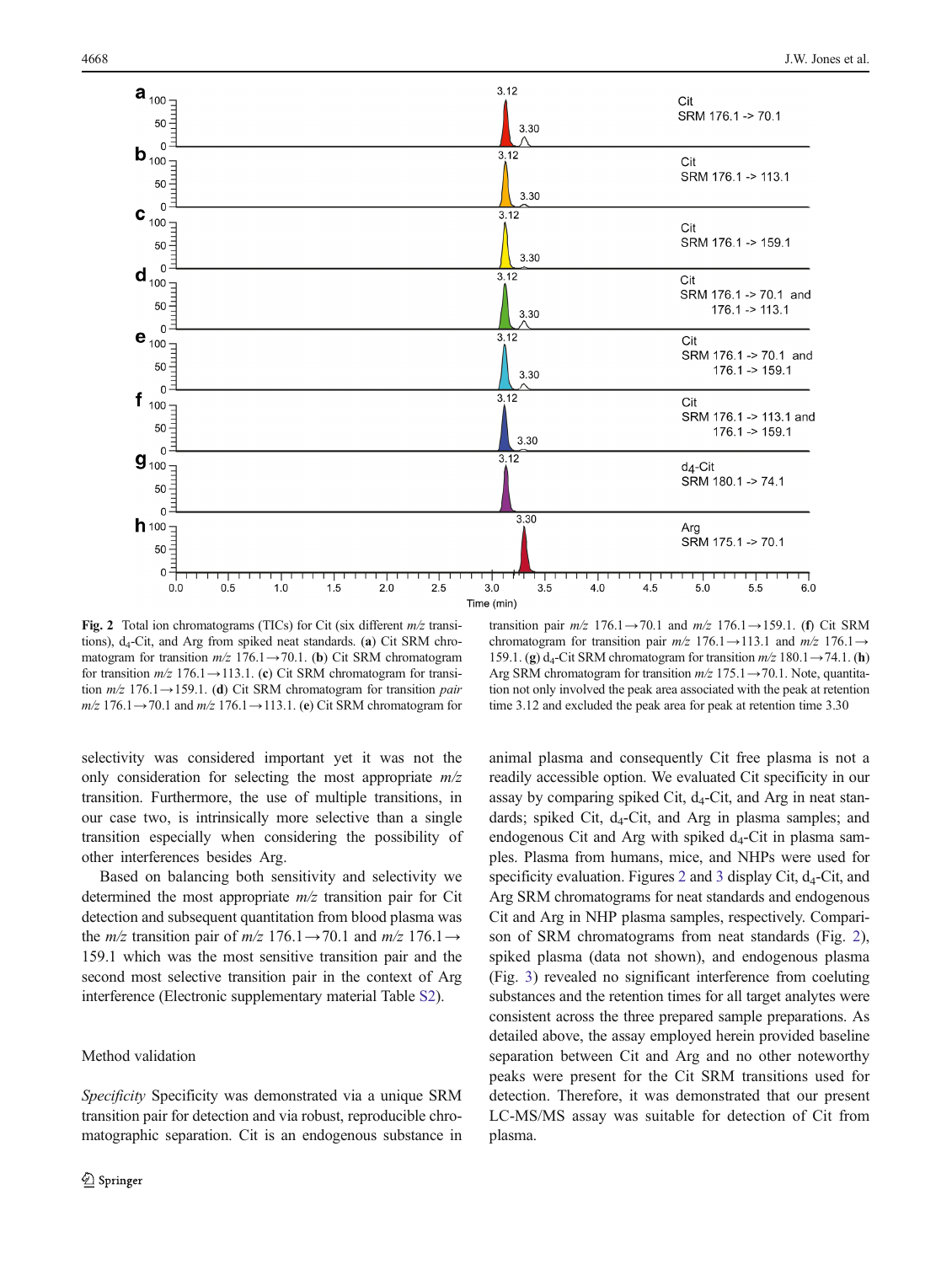<span id="page-6-0"></span>

Fig. 3 TICs for Cit,  $d_4$ -Cit, and Arg for endogenous Cit and Arg with spiked  $d_4$ -Cit from NHP plasma. (a) TIC for all SRM transitions:  $m/z$  $175.1 \rightarrow 70.1$ ;  $m/z$   $176.1 \rightarrow 70.1$  and  $m/z$   $176.1 \rightarrow 159.1$ ; and  $m/z$   $180.1 \rightarrow$ 74.1. (b) Cit SRM chromatogram for transition pair  $m/z$  176.1 $\rightarrow$  70.1 and  $m/z$  176.1→159.1. (c) d<sub>4</sub>-Cit SRM chromatogram for transition  $m/z$ 

180.1→74.1. (d) Arg SRM chromatogram for transition  $m/z$  175.1→ 70.1. Note, quantitation for Cit only involved the peak area associated with the peak at retention time 3.12 and excluded the peak area for peak at retention time 3.30

Linearity The establishment of robust calibration curves for endogenous metabolites that have no true blank matrix is challenging. Several approaches have been utilized with varying success. Neat standard calibration curves using the stablelabel isotope method are the first approach for method development to ensure practicality and feasibility. The introduction of a stable-label isotope can compensate for matrix effects and extraction efficiency. Comparatively, the use of background subtraction techniques during data processing, where the matrix containing endogenous levels of the analyte of choice are spiked with exogenous levels of the analyte and a corresponding stable-label isotope, provide one-to-one correlation of the target analyte across the sample matrix but are challenging due to the variability of the endogenous concentration among individual samples. A third method, termed the surrogate analyte approach, involves the use of a stable-label isotope of the analyte as a surrogate standard [\[36\]](#page-12-0). Calibration curves are generated by adding varying concentrations of the stable-label isotope surrogate standard, addition of a second stable-label isotope standard as an internal standard to the sample matrix followed by sample extraction. The drawbacks with this approach are the expense incurred for two stable-label isotope standards and the verification that the surrogate standard reliably mimics the target analyte in terms of extraction and ionization efficiencies.

The quantitation of Cit from plasma has been achieved using all three of the above methods [\[22](#page-11-0)–[28\]](#page-11-0) yet, to date, there has not been an evaluation of the different quantitation methods using a tandem quadrupole mass spectrometer as applied to radiation animal models. Of note, Gupta et al. used the spiked plasma and the surrogate analyte approach via the use of a quadrupole time-of-flight (Q-TOF) mass spectrometer and determined the surrogate analyte approach was sufficiently validated in multiple animal species. The use of Q-TOF mass spectrometers or alternative high-resolution mass spectrometers (HRMS) for small molecule quantitation is becoming more common with near comparable sensitivity and selectivity performance to that of tandem quadrupole quantitation [\[37\]](#page-12-0). However, the present advantages tandem quadrupole quantitation affords including operational expenses, better sensitivity and greater linear range, and general market availability make the use of a validated tandem quadrupole quantitation assays more practical and readily available for a general audience.

Seven point calibration curves were generated for Cit from neat standards, spiked plasma samples using background subtraction, and the surrogate analyte method. Each calibration curve was generated using the stable-label isotope or surrogate analyte method followed by application of a linear leastsquares regression analysis [\[38](#page-12-0)]. The stable-label isotope method involved the use of  $d_4$ -Cit as the internal standard.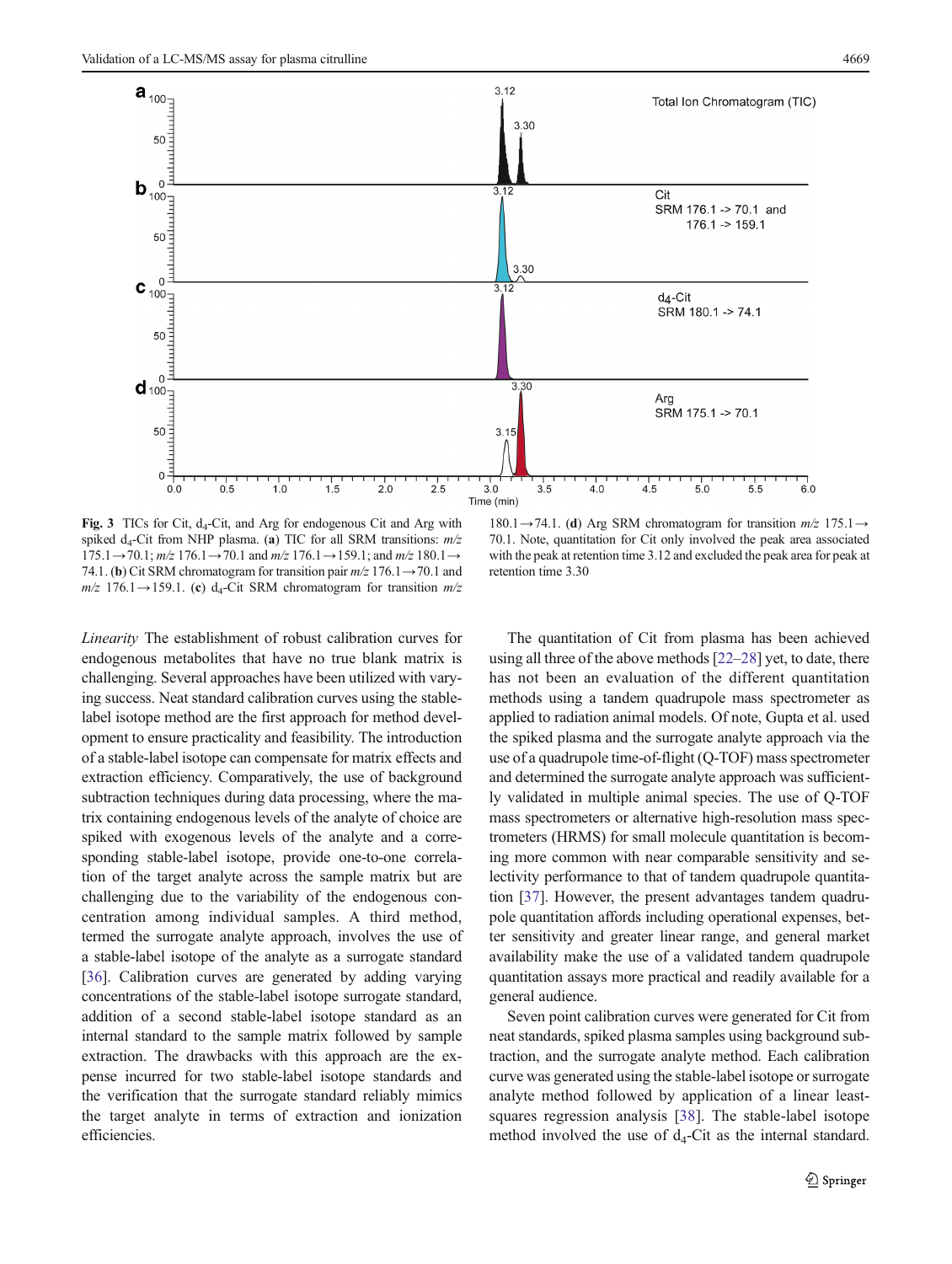The surrogate analyte method involved the use of the surrogate analyte of  $^{13}$ c-Cit and  $^{13}$ c-d<sub>4</sub>-Cit as the internal standard. The  $m/z$  transition pair for <sup>13</sup>c-Cit was  $m/z$  177.1→70.1 and  $177.1 \rightarrow 160.1$  and the  $m/z$  transition for <sup>13</sup>c-d<sub>4</sub>-Cit was  $m/z$  $181.1 \rightarrow 75.1$ . The Cit calibration curves were validated over the range of  $0.1-200 \mu M$  for neat standards and  $1-200 \mu M$  for plasma standards. Plasma standard calibration curves were determined by applying background subtraction to compensate for endogenous Cit in plasma. The background subtraction was calculated by taking the mean value of Cit to  $d_4$ -Cit area ratio for five independent samples per plasma matrix. All calibration curves were linear with correlation coefficients of >0.995. Representative calibration curves and linear regression equations are displayed in Electronic supplementary material Fig. S2 and Table S3. The slopes of the calibration curves (coefficient of variation (CV) was 7.5 %) were all similar among the different matrices and different quantitation methods indicating all three quantitation methods compensated for the matrix effects during quantitation. Plasma citrulline levels from biological samples were demonstrated to be highly comparable with a CVof 5.7 % between the three quantitation methods (Electronic supplementary material Table S4). The stable-label isotope method with neat standards and validation via multispecies spiked Cit plasma was chosen based on its comparable performance with the other two quantitation methods (background subtraction and surrogate analyte approach) and its relative ease of sample preparation, the required concentration range in plasma  $(1-200 \mu M)$ , LLOQ  $(1 \mu M)$  needed for biological application, and the end product of validating our approach with quality control samples across species and consistent Cit concentrations to reported literature. Basal concentration of plasma citrulline for human plasma was  $31.3\pm2.2$  μM, mouse plasma was  $41.6\pm1.8$  μM, and NHP plasma was  $40.5 \pm 1.7 \mu M$ . Citrulline values were calculated from five independent biological sources for the human and mouse measurements and 36 independent biological sources for the NHP measurements. The results are reported as mean±SEM. These values were highly comparable to the literature [\[22](#page-11-0)-[28\]](#page-11-0).

Lower limit of quantitation, accuracy, and precision The LLOQ was set at the concentration of  $1 \mu M$  representing the lowest value on the plasma calibration curves. The LLOQ was evaluated across the matrix platform (neat standards and human, mouse, and NHP plasma) on three independent batches of  $n=5$  per matrix. Accuracy and intra- and interday precision were evaluated by analysis of five quality control samples at low  $(5 \mu M)$ , middle (50  $\mu$ M), and high (100  $\mu$ M) concentration levels of spiked Cit in neat solution and in plasma from the three species. The criteria threshold for accuracy and precision were  $\pm 20$  % of nominal value and less than 15 % CV, respectively. Intraday experiments consisted of analysis of QC samples within an 8-h time period and interday experiments consisted of analysis of the QC samples over a 3-day interval. Refer to Table [2](#page-8-0) for LLOQ, accuracy, and precision values.

Extraction recovery and matrix effects Analyte extraction recovery and matrix effects were evaluated based on the methods proposed by Chambers et al. [\[39](#page-12-0)] and Wang et al. [\[23](#page-11-0)]. The extraction recovery was calculated by dividing the mean peak area of Cit  $(n=5)$  from plasma samples spiked prior to extraction from plasma samples spiked post extraction. The matrix effect was calculated by dividing the mean peak area of Cit  $(n=5)$  from plasma samples spiked post extraction from spiked neat solution samples. Equivalent low, medium, and high concentration QC samples were used for all extraction recovery and matrix effect experiments. Cit extraction recovery for low, medium, and high QC samples was consistent per matrix. The mean extraction recovery (reported in %) for human, mouse, and NHP plasma extracts were  $64.0 \pm 5.1$ ,  $74.4 \pm 4.4$ , and  $69.1 \pm 4.8$ , respectively. The mean matrix effects (reported in  $\%$ ) for Cit were 83.4 $\pm$ 6.4 for human,  $86.6 \pm 3.8$  for mouse, and  $85.2 \pm 4.9$  for NHP.

Stability Stability under sample collection and storage were evaluated by freeze–thaw stability, short-term temperature stability, and postpreparative stability experiments. Plasma samples from each species were subjected to three freeze– thaw stability cycles. The freeze–thaw cycle involved freezing samples at −80 °C, and then thawing unassisted under ambient room temperature conditions. There were no significant  $(p>0.05)$  decrease in the peak area response for Cit for the duration of the freeze–thaw stability experiment for all three species. Short-term (bench-top) stability temperature was accessed by determining the concentration of Cit extracted from plasma before and after exposure to 2 h at room temperature. The mean percentage difference for all species at  $n=5$ was less than 0.5 %. Lastly, postpreparative stability was evaluated at time points 8, 24, and 48 h at room temperature (bench-top) and  $4 \text{ }^{\circ}C$  (auto-sampler). The mean percentage difference for Cit values from the room temperature experiments were <1.0, <3.5, and <5.2 % for 8, 24, and 48 h, respectively. The mean percentage difference for Cit values at 4 °C were <1.0 % for 8 and 24 h and <2.6 % for 48 h. No significant differences  $(p>0.05)$  were observed between species for any of the stability experiments.

Determination of Citrulline quantitation in plasma from animal models of GI-ARS The assay developed herein was applied to quantitation of Cit from plasma samples that were obtained from animal models of radiation-induced GI-ARS. The radiation animal models included the following species: mice, minipigs, and NHP. Of particular note, we analyzed 36 independent NHP plasma samples in order to establish the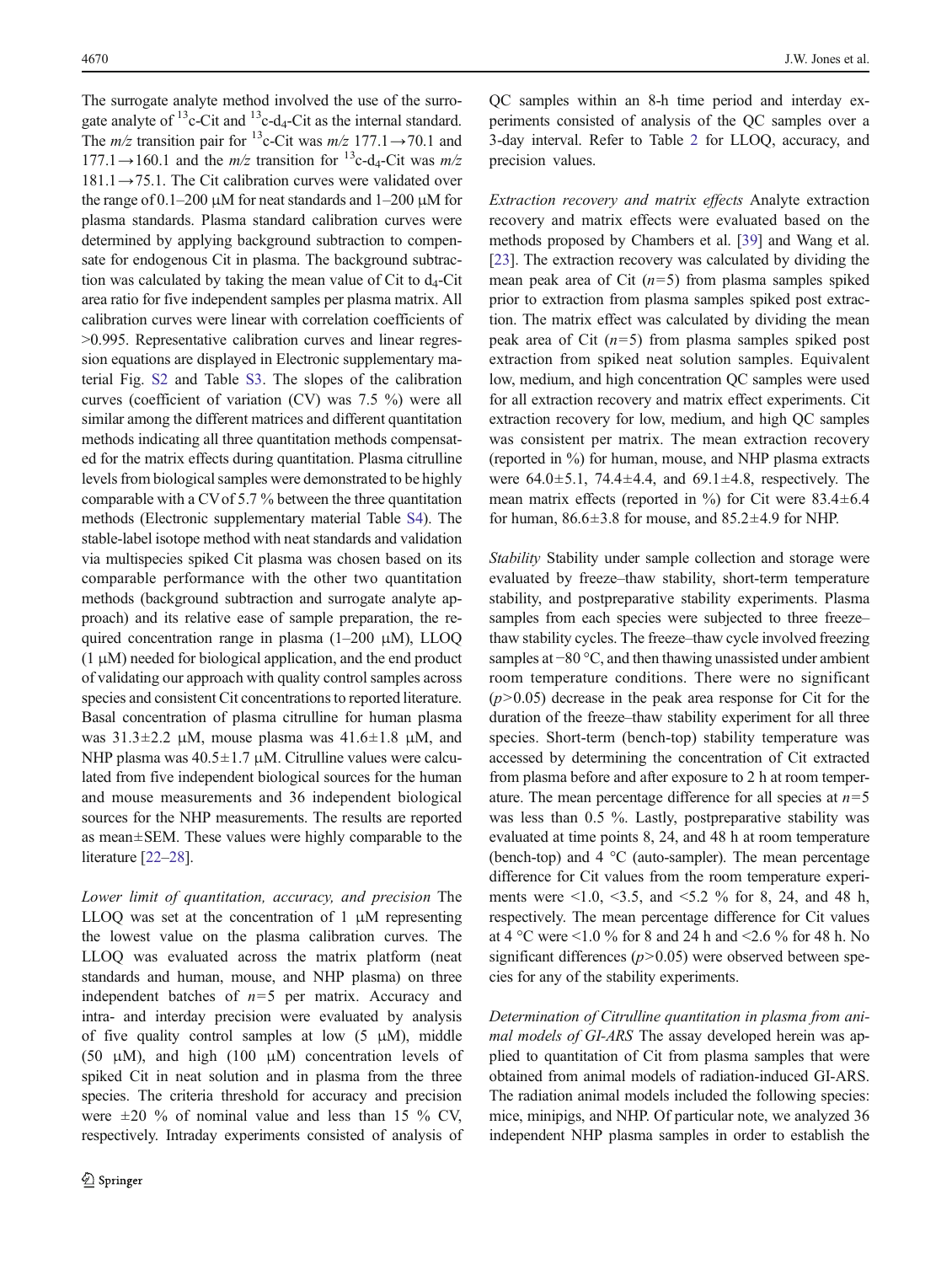<span id="page-8-0"></span>Table 2 LLOQ, intraday, and interday accuracy and precision for quantitation of citrulline from neat solution and plasma from human, mouse, and NHP

|                                 | Matrix               |                   |           |                     |                   |           |                     |                   |            |                  |                   |           |                     |
|---------------------------------|----------------------|-------------------|-----------|---------------------|-------------------|-----------|---------------------|-------------------|------------|------------------|-------------------|-----------|---------------------|
|                                 | Nominal<br>$(\mu M)$ | Neat solution     |           | Human               |                   | Mouse     |                     |                   | <b>NHP</b> |                  |                   |           |                     |
|                                 |                      | Mean<br>$(\mu M)$ | <b>SD</b> | <b>CV</b><br>$(\%)$ | Mean<br>$(\mu M)$ | <b>SD</b> | <b>CV</b><br>$(\%)$ | Mean<br>$(\mu M)$ | <b>SD</b>  | <b>CV</b><br>(%) | Mean<br>$(\mu M)$ | <b>SD</b> | <b>CV</b><br>$(\%)$ |
| LLOQ                            |                      | 1.0               | 0.1       | 4.9                 | 1.1               | 0.1       | 7.0                 | 1.0               | 0.1        | 3.9              | 1.0               | 0.1       | 4.9                 |
| Intraday accuracy and precision | 5                    | 5.9               | 0.2       | 3.4                 | 5.4               | 0.3       | 5.5                 | 5.7               | 0.2        | 4.1              | 5.6               | 0.3       | 4.4                 |
|                                 | 50                   | 49.8              | 1.8       | 3.6                 | 49.4              | 2.9       | 5.9                 | 53.9              | 1.8        | 2.1              | 53.7              | 2.5       | 4.7                 |
|                                 | 100                  | 100.1             | 3.2       | 3.2                 | 84.0              | 5.1       | 6.1                 | 91.0              | 4.0        | 4.4              | 87.1              | 4.2       | 4.8                 |
| Interday accuracy and precision | 5                    | 6.0               | 0.3       | 4.2                 | 5.8               | 0.3       | 5.1                 | 5.7               | 0.3        | 4.4              | 5.5               | 0.3       | 5.1                 |
|                                 | 50                   | 52.1              | 2.2       | 4.2                 | 54.5              | 3.1       | 5.7                 | 56.0              | 2.0        | 3.5              | 50.1              | 2.6       | 5.2                 |
|                                 | 100                  | 111.6             | 4.8       | 4.3                 | 94.4              | 5.3       | 5.6                 | 94.1              | 4.2        | 4.4              | 88.6              | 4.3       | 4.9                 |

Concentrations are reported in  $\mu$ M with  $n=5$  per matrix

SD standard deviation, CV coefficient of variation, LLOQ lower limit of quantitation

baseline plasma citrulline levels for NHPs (Fig. 4). The mean  $\pm$ SEM was 40.5 $\pm$ 1.7  $\mu$ M, CV was 24.8 %, and minimum/ maximum values of 26.1 and 65.7 μM, respectively.

In order to validate the developed assay of measuring circulating Cit concentrations within the context of these radiation animal models we chose a dose of total-body irradiation (TBI) associated with the GI-ARS in each species. Mice, minipig or NHP were exposed to 13, 10, and 10.5 Gy TBI, respectively. Several early time points were chosen for each species from days 1 to 7 post-TBI. Samples from non-irradiated animals were included as controls and designated as day 0. Day 0 plasma samples were obtained from the individual animal in the case of the minipig and NHP experiments and



Baseline NHP (N=36)

Fig. 4 Box plot representation of NHP plasma citrulline sampled from 36 independent sources. The mean±SEM was 40.5±1.7. The minimum value was 26.1 and the maximum value was 65.7. Concentrations are reported in μM. N number of independent plasma sources, SD standard deviation, SEM standard error of the mean, CV coefficient of variation

from age-matched controls for the mice experiments. Mouse blood was collected upon euthanasia due to volume and ease of collecting blood. Day 0 plasma samples were taken prior to irradiation. A minimum of three biological replicates were evaluated per dose per time point. Figure [5](#page-9-0) displays the graphical representation of circulating citrulline concentration in micromolar or I prefer to use  $\mu$ M (mean $\pm$ SEM) as a function of time post-irradiation for the mouse, minipig, and NHP models. Figure [5a](#page-9-0) represents plasma citrulline concentrations from mice exposed to 13 Gy TBI for days 1 to 6 postirradiation. Plasma citrulline concentrations from minipigs exposed to 10 Gy TBI for time points 1, 2, 3, and 7 days post-irradiation are displayed in Fig. [5b](#page-9-0). Figure [5c](#page-9-0) represents plasma citrulline concentrations from NHPs exposed to 10.5 Gy TBI for time points 1, 3, 5, and 7 days postirradiation.

## Discussion

Herein, we present the development and validation of a LC-MS/MS assay for the quantitation of citrulline from plasma samples derived from three animal species, the mouse, minipig, and NHP. The main charge for developing this assay was to assess the legitimacy of circulating citrulline as a biomarker for GI-ARS. A number of reports have linked plasma citrulline to small intestine function [\[3](#page-11-0)–[8](#page-11-0)], yet to date there has not been a conclusive report using wellcharacterized animal models of the acute GI-ARS for establishing citrulline as a bona fide biomarker of GI-ARS. Prior to a comprehensive evaluation of plasma citrulline as a biomarker for GI-ARS, we first set about to establish a validated quantitation assay for plasma citrulline using radiation animal models and following strict adherence to the FDA's Guidance for Industry, Bioanalytical Methods Validation.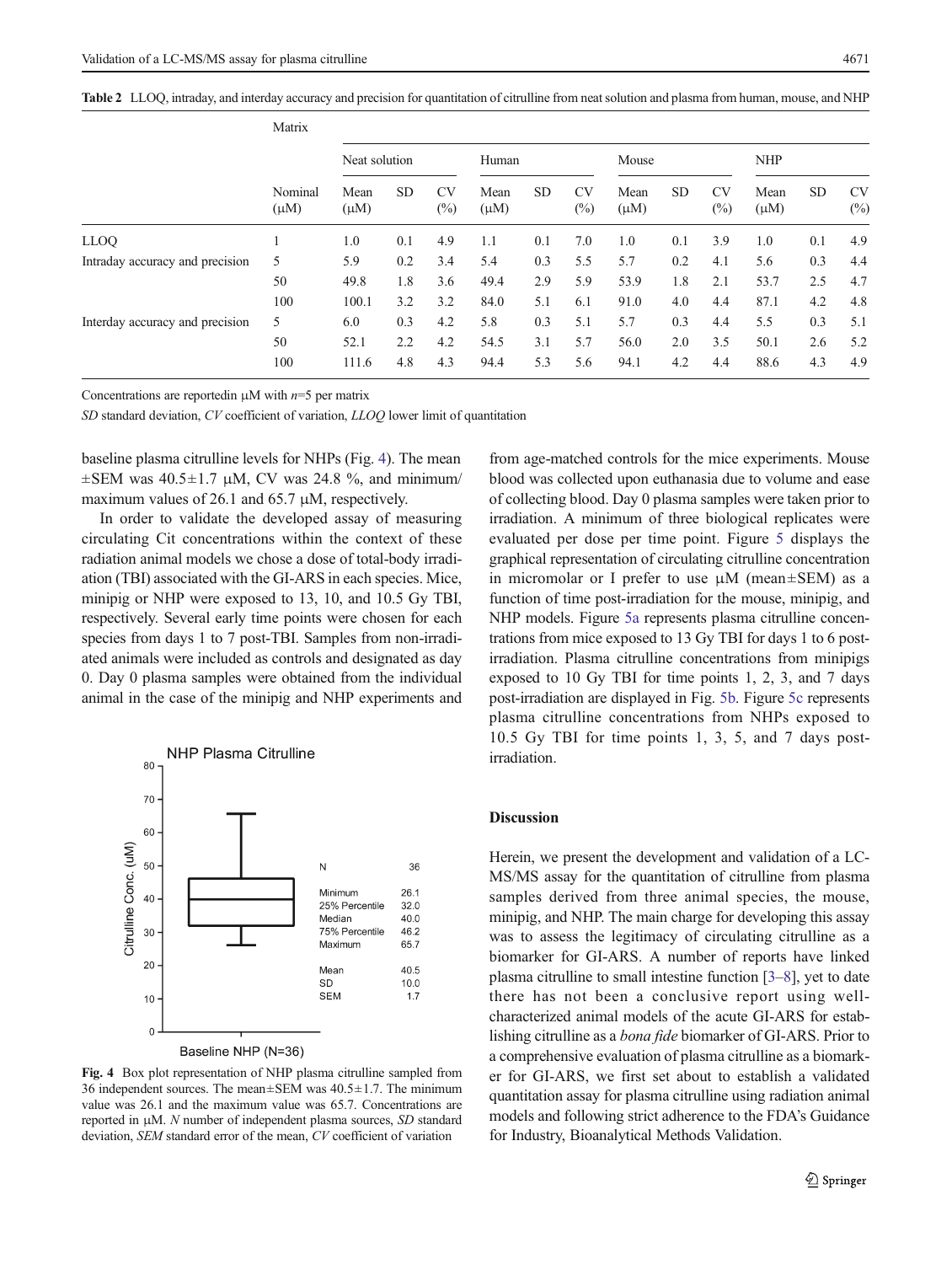<span id="page-9-0"></span>

Fig. 5 Circulating citrulline concentration  $(\mu M)$  as a function of time post-TBI. (a) Mouse plasma citrulline expressed as a function of time post-TBI at 13 Gy. Citrulline concentration was reported as mean±SEM. There were five biological replicates for days 0–4 and four biological replicates for days 5 and 6. (b) Minipig plasma citrulline expressed as a function of time post-TBI at 10 Gy. Citrulline concentration was reported as mean±SEM. There were three biological replicates for per time point. (c) NHP plasma citrulline expressed as a function of time post-TBI at 10.5 Gy. Citrulline concentration was reported as mean±SEM. There were four biological replicates for per time point

The assay was developed using plasma samples from human, mouse, and NHP subjects. Mouse and NHP plasma were chosen because these two species represent the small and large animal radiation models that will be used by the Medical Counter Measures Against Radiological Threats (MCART) consortium for comprehensive evaluation of plasma citrulline as a biomarker for the acute GI-ARS. In addition, we included the use of human plasma samples for method development and validation owning to the prospective translation of citrulline as a biomarker for GI-ARS in humans. Assay specificity, linearity, LLOQ, accuracy, precision, extraction recovery, matrix effects, and stability under sample collection and storage were all assessed for plasma samples from human, mouse, and NHP. In particular, detection and quantitation was evaluated across six different  $m/z$  transitions and three different quantitation methods. To date, systematic evaluation of the sensitivity and selectivity of six  $m/z$  transitions or comparison of multiple quantitation methods using the standard tandem quadrupole mass spectrometry platform has not been described. It was determined that the most sensitive and selective  $m/z$  transition involved the use of the two simultaneous transitions of  $m/z$  176.1→70.1 and  $m/z$  176.1→159.1. The preferred quantitation method utilized the benchmark stable-label isotope method validated in neat standards and multiple animal plasma samples.

The LC-MS/MS platform provided high selectivity in the form of rapid, efficient HILIC separation and a unique SRM transition pair. In addition, the assay provided sufficient sensitivity to reach  $1 \mu M LLOQ$  in plasma for all animal species. The 1-μM LLOQ was deemed appropriate for citrulline quantitation from plasma for the animal models based on a previous report where it was demonstrated that citrulline plasma concentrations for high-dose irradiation over the GI-ARS of mice reached its nadir at  $3 \mu M$  [[40](#page-12-0)]. Accuracy and precision was consistent and robust across the three species with the highest variation occurring at the 5-μM QC sample for all three species. In addition, human plasma displayed the most variation presumably because the human diet and lifestyle is the least constant amongst the animal populations studied here, whereas, mice and NHPs have consistent diets and health care monitoring throughout for the duration of the experiments. The human plasma samples were obtained from a blood bank where correlation to the individual's "lifestyle" was unavailable. Circulating citrulline is known to be dependent on age, disease, and fasting which could explain the increased variability of the human plasma samples [\[9](#page-11-0), [10,](#page-11-0) [41\]](#page-12-0). In humans, plasma citrulline levels for normal healthy adults is  $40\pm10$  μM with a suggested clinical range of 20 to 60 μM [[9,](#page-11-0) [42](#page-12-0)]. To this end, plasma samples from 36 independent NHPs were analyzed for determining the baseline levels of plasma citrulline for NHPs. It was determined that the plasma citrulline levels for healthy NHP adults were  $40.5\pm$ 1.7 μM with a range of 26.1 and 65.7 μM, which were highly comparable to the reported normal healthy human plasma citrulline levels. The NHP plasma citrulline values reported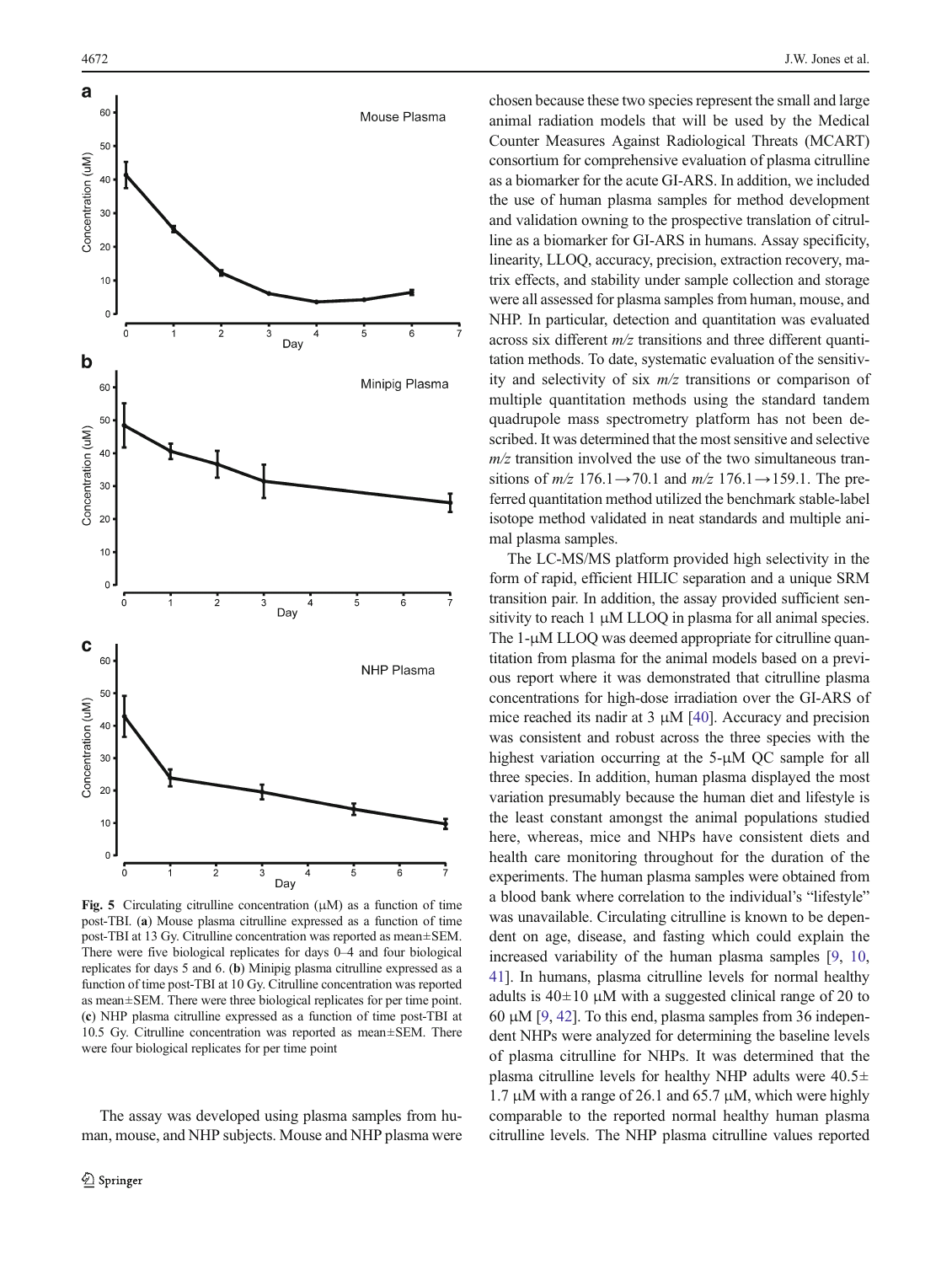herein were similar to literature [\[25,](#page-11-0) [43,](#page-12-0) [44\]](#page-12-0), yet the values in literature were taken from small sample sizes ranging from two to four individual sources. The determination of baseline NHP plasma citrulline from 36 independent sources represented the most comprehensive and robust analysis of plasma citrulline from NHPs to date. The establishment of baseline NHP plasma citrulline from a large sample size is a very important benchmark for validating citrulline as a biomarker for GI-ARS within in the NHP radiation animal model.

The evaluation of matrix effects and extraction recovery are crucial parameters that need to be verified when developing an LC-MS/MS assay [\[45](#page-12-0)]. Matrix effects and extraction recovery can severely impair selectivity and sensitivity for LC-MS/MS assays and can vary depending on sample preparation and sample matrix. We elected for a simple, rapid sample preparation procedure of organic protein precipitation. This sample preparation procedure, although very common due to its ease of use and low cost, is prone to highly variable extraction recovery and matrix effects [[46\]](#page-12-0). Based on the method of Chambers et al. [\[39](#page-12-0)], we reported nearly 25–35 % decrease in extraction recovery and approximately 13–18 % matrix effect for citrulline quantitation from plasma across the three species for the organic protein precipitation sample preparation. Extraction recoveries and matrix effects were similar to previous published reports [\[23](#page-11-0)–[25](#page-11-0)]. More elaborate and/or expensive sample preparation techniques could have been utilized to improve extraction recovery and minimize matrix effects yet the addition of a stable-label isotope  $(d_4$ -Cit) as an internal standard allowed for the use of a quick sample preparation procedure. The addition of the stable-label isotope that was exposed to the same extraction efficiency, chromatographic separation, and ionization suppression yielded a constant analyte to internal standard ratio compensating for extraction recovery and matrix effects.

Next, the application of the validated LC-MS/MS assay was applied to plasma samples from three animal models of acute TBI at doses and time points associated with the GI-ARS. The three models of the acute GI-ARS induced by TBI were the mouse [\[31\]](#page-12-0), minipig [[47](#page-12-0)], and NHP [[48](#page-12-0)]. Of note, the minipig plasma was not included in the analytical method development and validation. The analytical development and validation was designed to cover the two most common small (mouse) and large (NHP) animal models of the ARS. Moreover, the inclusion of an animal model of acute radiation exposure that was outside of the method development process was considered additional validation of the biological application. The positive confirmation that the developed LC-MS/ MS assay for quantitation of plasma citrulline can be applied to animal models of the acute GI-ARS outside of the mouse and NHP further expands its versatility and validity. The importance of assay versatility can be seen in the need for multiple animal models to help characterize and understand radiation injury given the nature of radiation experiments dependence on laboratory animals and not humans [[49,](#page-12-0) [50\]](#page-12-0).

Circulating citrulline concentrations were determined for the mouse, minipig and NHP animal models, over an early time course after a dose of TBI characteristic of the GI-ARS (Fig. [4\)](#page-8-0). What follows was a steady and pseudo-linear decrease in plasma citrulline over time consistent with the progressive effects of inhibited citrulline production in the small intestinal enterocytes. This response was expected and consistent with reports in the literature [\[25,](#page-11-0) [40](#page-12-0), [43\]](#page-12-0). A previous report of mice irradiated from 8 to 15 Gy where plasma citrulline was measured at days 4 and 6 post-irradiation not only showed a dose response for citrulline concentration but highlighted time course dependence as well. Additionally, this report compared the histology of the small intestine to plasma citrulline in order to evaluate the link between small intestine structural integrity and plasma citrulline. At 11 Gy, the day 4 pathology assessed via H&E staining displayed noticeable loss of the epithelium consistent with decreased enterocyte function. Accordingly, plasma citrulline was reported to have an approximately 90 % reduction compared with nonirradiated controls. This data suggested the small intestine function and structure parallels plasma citrulline concentration at least for day 4 for 11 Gy. It should be noted that conclusions drawn from this dose and time point need further validation and do not represent initial insult (days 1–3) and recovery (day 4+) if applicable. With the establishment of a validated LC-MS/MS assay for quantitation of plasma citrulline from wellcharacterized radiation animal models, we now intend, via ongoing efforts, to determine the potential relationship between circulating citrulline concentration and acute and prolonged radiation-induced GI injury.

The potential utility of citrulline or any other biomarker hinges on the establishment of a quantitation assay that has been validated within the framework of its intended use. In the case of biomarkers to be used for developing MCMs to treat high-dose irradiation exposure, the first and most crucial step is validation of the quantitation assay using the exact same radiation animal models that will be used for the MCM pipeline which has been the case for citrulline as detailed herein.

# Conclusions

A LC-MS/MS assay for the quantitation of plasma citrulline was developed and validated as prescribed by the FDA's Guidance for Industry, Bioanalytical Methods Validation. Method validation was performed using plasma from human, mouse, and NHP samples. The validated assay was applied to the determination of plasma citrulline from three animal models of the acute GI-ARS including the mouse, minipig, and NHP. Successful application of the citrulline quantitation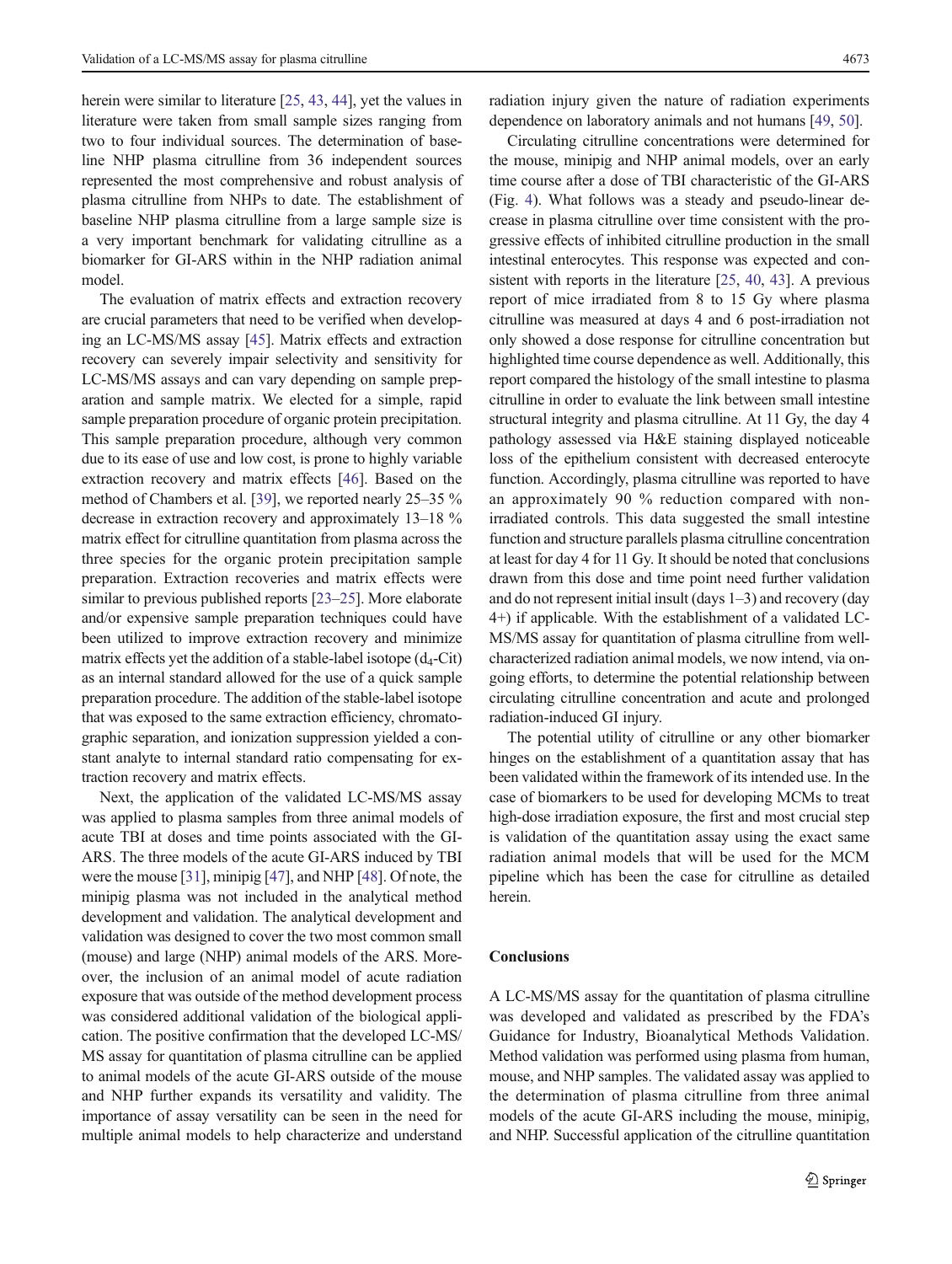<span id="page-11-0"></span>assay to well-characterized animal models lays the foundation for incorporating circulating citrulline determination as a potential biomarker for gaining greater understanding of acute and prolonged radiation-induced GI injury, and its potential use as a quantitative readout for efficacy of medical countermeasures to treat individuals following high-dose irradiation exposure.

Acknowledgments This work was funded with Federal funds from the National Institute of Allergy and Infectious Diseases (contract no. HHSN272201000046C). This work is also supported in part by the University of Maryland Baltimore, School of Pharmacy Mass Spectrometry Center (SOP1841-IQB2014). The authors would like to thank all members of the Medical Countermeasures Against Radiological Threats (MCART) consortium for their dedication, support, and guidance in establishing biomarker identification and validation as a priority in the radiation medical counter measure field. Additionally, we would like to acknowledge and thank all members of the Kane laboratory.

## References

- 1. MacVittie TJ (2012) The MCART consortium animal models series. Health Phys 103:340–342. doi:[10.1097/HP.0b013e318261175a](http://dx.doi.org/10.1097/HP.0b013e318261175a)
- 2. Potten CS (1990) A comprehensive study of the radiobiological response of the murine (BDF1) small intestine. Int J Radiat Biol 58: 925–973
- 3. Papadia C, Sherwood RA, Kalantzis C et al (2007) Plasma citrulline concentration: a reliable marker of small bowel absorptive capacity independent of intestinal inflammation. Am J Gastroenterol 102: 1474–1482. doi[:10.1111/j.1572-0241.2007.01239.x](http://dx.doi.org/10.1111/j.1572-0241.2007.01239.x)
- 4. Lutgens L, Lambin P (2007) Biomarkers for radiation-induced small bowel epithelial damage: an emerging role for plasma citrulline. World J Gastroenterol 13:3033–3042
- 5. Pappas PA, Saudubray JM, Tzakis AG et al (2001) Serum citrulline and rejection in small bowel transplantation: a preliminary report. Transplantation 72:1212–1216
- 6. Crenn P, Vahedi K, Lavergne-Slove A et al (2003) Plasma citrulline: a marker of enterocyte mass in villous atrophy-associated small bowel disease. Gastroenterology 124:1210–1219. doi:[10.1016/S0016-](http://dx.doi.org/10.1016/S0016-5085(03)00170-7) [5085\(03\)00170-7](http://dx.doi.org/10.1016/S0016-5085(03)00170-7)
- 7. Cynober L, Melchior JC, Crenn P et al (2009) Plasma citrulline is a biomarker of enterocyte mass and an indicator of parenteral nutrition in HIV-infected patients. Am J Clin Nutr 90:587–594. doi[:10.3945/](http://dx.doi.org/10.3945/ajcn.2009.27448.INTRODUCTION) [ajcn.2009.27448.INTRODUCTION](http://dx.doi.org/10.3945/ajcn.2009.27448.INTRODUCTION)
- 8. Rendon JL, Li X, Gupta P et al (2012) Decreased serum citrulline correlates with increased gut permeability following ethanol exposure and burn injury. Alcohol 42:177
- 9. Rabier D, Kamoun P (1995) Metabolism of citrulline in man. Amino Acids 9:299–316. doi[:10.1007/BF00807268](http://dx.doi.org/10.1007/BF00807268)
- 10. Wu G, Knabe DA, Flynn NE (1994) Synthesis of citrulline from glutamine in pig enterocytes. Biochem J 299:115–121
- 11. Fekkes D, van Dalen A, Edelman M, Voskuilen A (1995) Validation of the determination of amino acids in plasma by high-performance liquid chromatography using automated pre-column derivatization with *o*-phthaldialdehyde. J Chromatogr B Biomed Sci Appl 669: 177–186
- 12. Sultana H, Onodera R, Or-Rashid MM, Wadud S (2001) Convenient method for the determination of arginine and its related compounds in rumen fluid by reversed-phase high-performance liquid

chromatography. J Chromatogr B Biomed Sci Appl 755:321–329. doi[:10.1016/S0378-4347\(01\)00137-2](http://dx.doi.org/10.1016/S0378-4347(01)00137-2)

- 13. Tsikas D, Teerlink T (2007) HPLC analysis of ADMA and other methylated l-arginine analogs in biological fluids. J Chromatogr B 851:21–29
- 14. Caussé E, Siri N, Arnal J et al (2000) Determination of asymmetrical dimethylarginine by capillary electrophoresis–laser-induced fluorescence. J Chromatogr B Biomed Sci Appl 741:77–83. doi[:10.1016/](http://dx.doi.org/10.1016/S0378-4347(00)00034-7) [S0378-4347\(00\)00034-7](http://dx.doi.org/10.1016/S0378-4347(00)00034-7)
- 15. Schulze F, Wesemann R, Schwedhelm E, Sydow K, Albsmeier J, Cooke JP, Böger RH (2004) Determination of asymmetric dimethylarginine (ADMA) using a novel ELISA assay. Clin Chem Lab Med 42:1377–1383. doi[:10.1515/CCLM.2004.257](http://dx.doi.org/10.1515/CCLM.2004.257)
- 16. Mao H, Wei W, Xiong W et al (2010) Simultaneous determination of l-citrulline and l-arginine in plasma by high performance liquid chromatography. Clin Biochem 43:1141–1147
- 17. Harder U, Koletzko B, Peissner W (2011) Quantification of 22 plasma amino acids combining derivatization and ion-pair LC-MS/ MS. J Chromatogr B 879:495–504
- 18. Casetta B, Tagliacozzi D, Shushan B, Federici G (2000) Development of a method for rapid quantitation of amino acids by liquid chromatography-tandem mass spectrometry (LC-MSMS) in plasma. Clin Chem Lab Med 38:391–401. doi[:10.1515/CCLM.](http://dx.doi.org/10.1515/CCLM.2000.057) [2000.057](http://dx.doi.org/10.1515/CCLM.2000.057)
- 19. Kato M, Kato H, Eyama S, Takatsu A (2009) Application of amino acid analysis using hydrophilic interaction liquid chromatography coupled with isotope dilution mass spectrometry for peptide and protein quantification. J Chromatogr B 877: 3059–3064
- 20. Thiele B, Füllner K, Stein N et al (2008) Analysis of amino acids without derivatization in barley extracts by LC-MS-MS. Anal Bioanal Chem 391:2663–2672. doi[:10.1007/s00216-008-2167-9](http://dx.doi.org/10.1007/s00216-008-2167-9)
- 21. Qu J, Wang Y, Luo G et al (2002) Validated quantitation of underivatized amino acids in human blood samples by volatile ionpair reversed-phase liquid chromatography coupled to isotope dilution tandem mass spectrometry. Anal Chem 74:2034–2040. doi[:10.](http://dx.doi.org/10.1021/ac0111917) [1021/ac0111917](http://dx.doi.org/10.1021/ac0111917)
- 22. Brown CM, Becker JO, Wise PM, Hoofnagle AN (2011) Simultaneous determination of 6 L-arginine metabolites in human and mouse plasma by using hydrophilic-interaction chromatography and electrospray tandem mass spectrometry. Clin Chem 57:701–709. doi[:10.1373/clinchem.2010.155895](http://dx.doi.org/10.1373/clinchem.2010.155895)
- 23. Wang H-Y, Hu P, Jiang J (2010) Rapid determination of underivatized arginine, ornithine, citrulline and symmetric/ asymmetric dimethylarginine in human plasma by LC-MS. Chromatographia 71:933–939. doi[:10.1365/s10337-010-1535-8](http://dx.doi.org/10.1365/s10337-010-1535-8)
- 24. Jaisson S, Gorisse L, Pietrement C, Gillery P (2012) Quantification of plasma homocitrulline using hydrophilic interaction liquid chromatography (HILIC) coupled to tandem mass spectrometry. Anal Bioanal Chem 402:1635–1641. doi[:10.1007/](http://dx.doi.org/10.1007/s00216-011-5619-6) [s00216-011-5619-6](http://dx.doi.org/10.1007/s00216-011-5619-6)
- 25. Gupta PK, Brown J, Biju PG et al (2011) Development of highthroughput HILIC-MS/MS methodology for plasma citrulline determination in multiple species. Anal Methods 3:1759–1768. doi[:10.](http://dx.doi.org/10.1039/c1ay05213f) [1039/c1ay05213f](http://dx.doi.org/10.1039/c1ay05213f)
- 26. Demacker PNM, Beijers AM, van Daal H et al (2009) Plasma citrulline measurement using UPLC tandem mass-spectrometry to determine small intestinal enterocyte pathology. J Chromatogr B 877: 387–392
- 27. Shin S, Fung S-M, Mohan S, Fung H-L (2011) Simultaneous bioanalysis of L-arginine, L-citrulline, and dimethylarginines by LC-MS/MS. J Chromatogr B Analyt Technol Biomed Life Sci 879: 467–474. doi[:10.1016/j.jchromb.2011.01.006](http://dx.doi.org/10.1016/j.jchromb.2011.01.006)
- 28. Martens-Lobenhoffer J, Bode-Böger SM (2003) Simultaneous detection of arginine, asymmetric dimethylarginine, symmetric dimethylarginine and citrulline in human plasma and urine applying